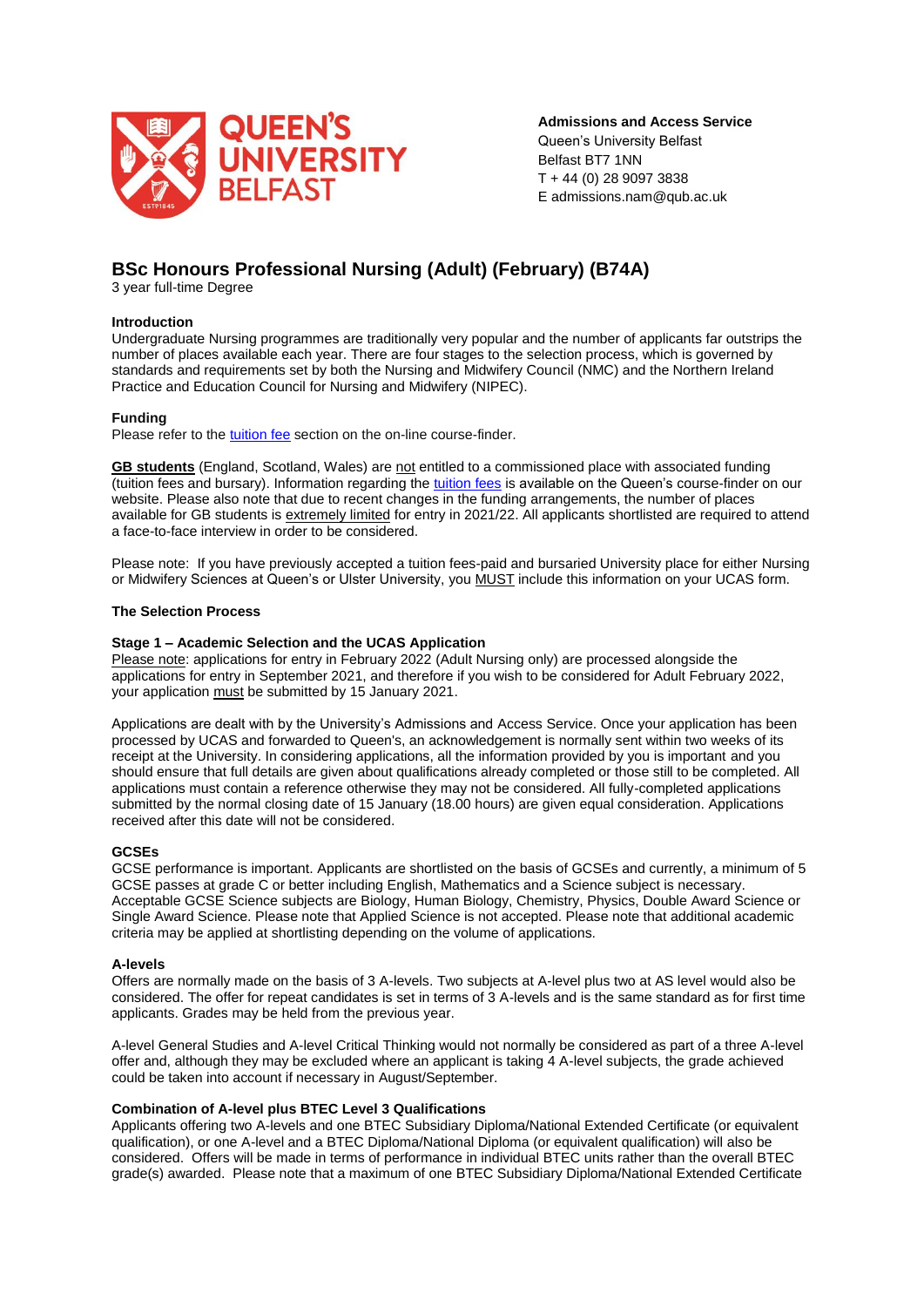(or equivalent) will be counted as part of an applicant's portfolio of qualifications. The normal GCSE profile will be expected.

### **Other qualifications**

Applicants offering other qualifications, such as BTEC Level 3 Extended Diploma / National Extended Diploma and BTEC Higher National Certificates and Diplomas, the International Baccalaureate, Irish Leaving Certificate, Access course and Foundation degrees, will also be considered. Please note that the same GCSE profile is usually expected of those candidates taking the BTEC Level 3 Extended Diploma / National Extended Diploma qualification. For Graduates and those offering a Higher National Diploma, some flexibility may be allowed in terms of GCSE profile but all candidates must have GCSE Mathematics and a GCSE Science subject as above at a minimum of a grade C.

# **Edexcel BTEC Level 3 Extended Diploma (QCF)**

QCF Level 3 BTEC Extended Diploma: offers are made on the basis of successful completion (180 credits at Level 3) with 80 credits at Distinction grade and 100 credits at Merit grade.

# **Edexcel BTEC Level 3 National Extended Diploma (RQF)**

RQF Level 3 BTEC National Extended Diploma: offers are made on the basis of successful completion (1080 guided learning hours – GLH) with at least 420 GLHs at Distinction grade (with a minimum of 240 GLHs in externally assessed units) and 660 GLHs at Merit grade.

# **Irish Leaving Certificate**

Offers are normally based on a minimum of 5 Highers, as follows:

- Higher Level: H3H3H3H3H4 (no relevant Science) OR
- Higher Level: H3H3H3H4H4 including Biology, Chemistry, Mathematics or Physics)

All applicants: if not offered at Higher Level then Ordinary Level grade 04 in English, Mathematics and a Science subject is necessary.

#### **International Baccalaureate**

Offers are normally based on a minimum of 3 Highers, as follows:

- 30 points overall including 5,5,5 at Higher Level (no relevant Science at HL); OR
- 29 points overall including 5,5,5 at Higher Level including relevant Science at HL.

All applicants: if not offered If not offered at HL, English, Mathematics and a Science subject are required at Standard Level minimum grade 4

#### **Access course**

Applicants offering Access/Certificate in Foundation Studies courses will be considered individually on their own merits. Access Courses are designed for adults who left formal education without the qualifications needed for entry to higher education, who did not progress beyond Level 3 qualifications, e.g. A-levels, and who are returning to study after a significant break (normally a minimum of two years). Where offers are made, these are based on completion of the full qualification, which is normally available on a one-year, full-time or two-years, part-time basis.

#### Access course requirements:

65% with two units of Biology or Chemistry or Physics or

70% with one unit of Biology or Chemistry or Physics.

Applicants must have a minimum of a grade C in GCSE Mathematics and a GCSE Science subject; if not, the NICATS Mathematics module and one Level 3 module of Biology or Chemistry or Physics within the Access course will fulfil these requirements.

#### **BTEC HNC and HND**

Some flexibility may be allowed in terms of GCSE profile but all candidates must have GCSE Mathematics and a GCSE Science subject as above at a minimum of a grade C.

HNC requirements: successful completion with a Merit grade in each unit within the qualification HND requirements: successful completion with 12 Merits and 4 Passes

#### **Foundation Degree**

Where offers are made, these are based on completion of the full qualification, which is normally two-years fulltime. A minimum of 50% overall is necessary. Applicants must also have a minimum of a grade C in both GCSE Mathematics and a GCSE Science subject.

#### **Degree**

Honours Degree (minimum 3<sup>rd</sup> class); Ordinary Degree (Pass). Applicants must also have a minimum of a grade C in both GCSE Mathematics and a GCSE Science subject.

#### **Open University credits**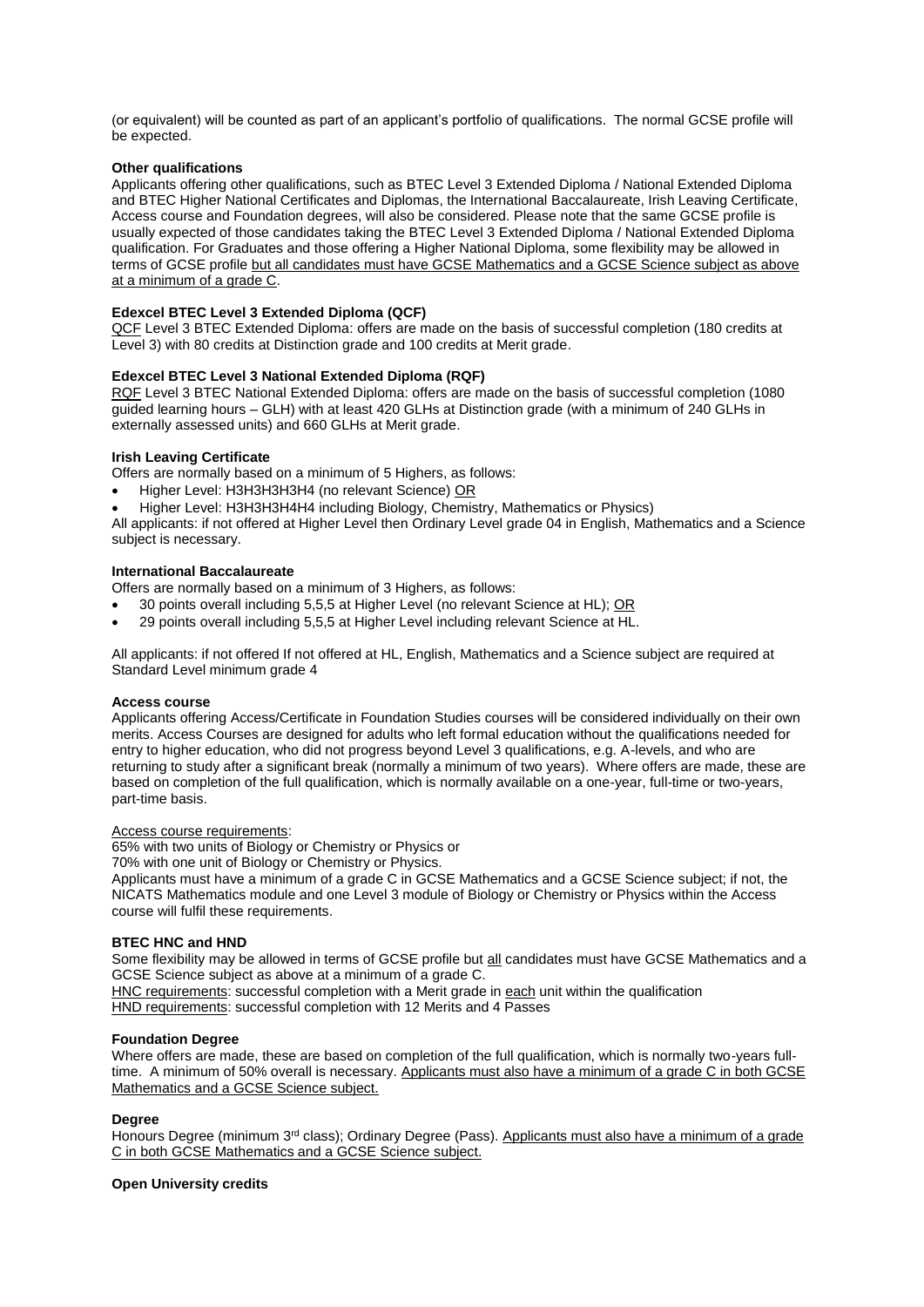Minimum of 120 OU credits at Level 1. Applicants must also have a minimum of a grade C in both GCSE Mathematics and a GCSE Science subject.

# **Stage 2 – Review of the UCAS Personal Statement**

Applicants who meet the initial academic selection criteria are subject to UCAS Personal Statement review. The Personal Statement is assessed and graded by a member of academic staff within the School of Nursing and Midwifery and will form part of the overall assessment of your eligibility. The Personal Statement is an opportunity for the applicant to clearly identify their personal desire and motivation for a career in Nursing. It would be important as part of this, that the applicant is able to indicate their expectations of the course and their readiness to undertake their chosen career. This would include appropriate evidence of skills and attributes which they feel would make them a suitable candidate.

The School of Nursing and Midwifery will look for applicants to demonstrate the following in their Personal Statements:

- Personal desire for a career in Nursing
- Motivation for Nursing may be field specific
- Expectations of the course and Nursing as a profession
- Readiness for the course
- Interpersonal skills
- Self-awareness
- Decision making affecting self and others

Those who meet the academic criteria and pass the assessment of their Personal Statement, will be called for interview to assess their suitability for Nursing training (Stage 3). Invitations for interview are sent directly to the applicant by the School of Nursing and Midwifery, from early February through to March.

#### **Stage 3 – Interview**

The interview take the form of Multiple Mini Interviews (MMIs) and are designed to test values-based skills such as communication, empathy, listening, etc. There are eight stations, including one rest station. A number of the stations will have Simulated Patients and you will be given specific scenarios that you will be required to manage or respond to. The format will be as follows:

- You will arrive and register for interview you will need photo ID.
- You will sign a confidentiality agreement.
- You will be directed to a waiting room, where you will receive a briefing on the MMIs process.
- You will leave all of your belongings, in a locked waiting room, and you will be directed to one of the interview circuits, which will be labelled by colour.
- There will be eight stations within each circuit, and you will progress between each one, spending five minutes at each.
- There will be one minute to prepare for each station and read the instructions; then you will enter and begin.
- There will be a rest station to allow you to gather your thoughts.
- When you have completed all of the stations you will go back to the waiting area, collect your belongings, and there will be an opportunity to feed back or ask questions. You will be expected to keep details of the interview stations confidential; any breach will be treated extremely seriously and you may be putting your chance of a place on the programme at risk.

The questions are not technical – they are designed to find out if you would make a good nurse and to find out why you have chosen this career. At each station an examiner will use a grid to record scores on each aspect of your performance. The simulated patients will provide examiners with feedback but they do not contribute to the overall score.

Before you leave, and if you have applied for more than one field of Nursing, you will be asked to state your preference for each of the areas you have applied to. Please choose carefully, as we use your preferences to help us decide which course(s) you will be offered.

#### **Stage 4 – Offers**

Due to the lengthy selection procedure, offers will not be made until the UCAS deadline of 6 May 2021. If you have already received offers from other institutions you do not need reply to any of these offers until after you have received the final decision from all of your UCAS choices. Do take the time to consider each one carefully.

Offers are made on the basis of rank interview score, and are subject to satisfactory Occupational Health Assessment and Criminal Records check (Access NI Enhanced Disclosure Check) and verification of qualifications.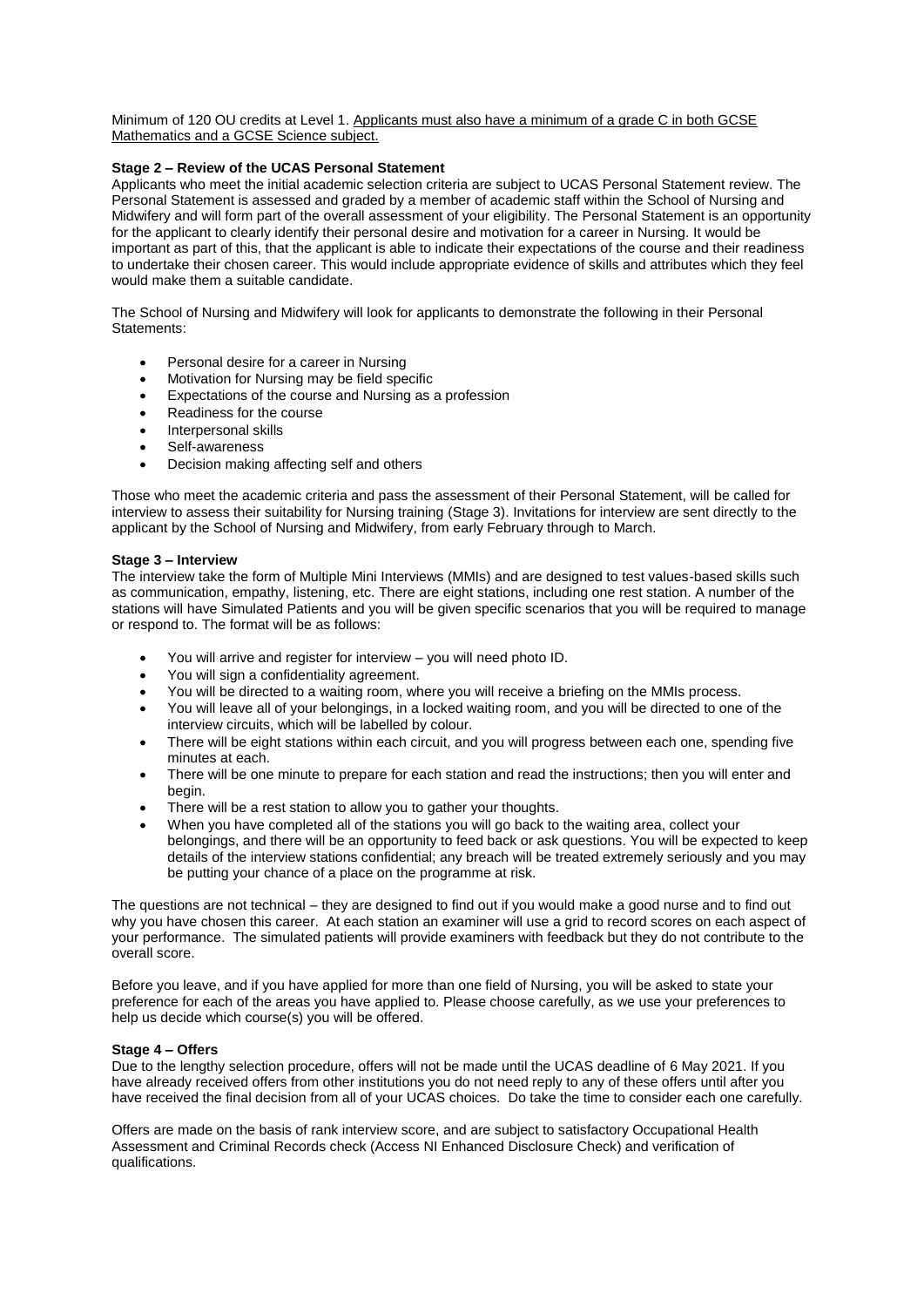# **Decisions**

Decisions for applicants who have been unsuccessful academically, or in the Personal Statement or at Interview will be made on an on-going basis and notified to the applicant via UCAS. We will inform you as soon as possible if you have been unsuccessful at any stage, although please note that those who are unsuccessful following Interview will not normally know until the UCAS deadline of 6 May 2021.

#### **Deferred Entry**

Due to the demand for places and the lengthy selection process, applications for deferred entry are not considered.

### **Transfers**

The School of Nursing and Midwifery does not normally consider transfers with advanced entry from other Nursing degree programmes.

#### **For all applicants**

All applicants must meet the academic Entrance Requirements by 31 August 2021.

Additional academic criteria may be applied at shortlisting depending on the volume of applications.

If you cannot find the information you need here, please contact the Admissions and Access Service here, giving full details of your qualifications and educational background: admissions.nam@qub.ac.uk.